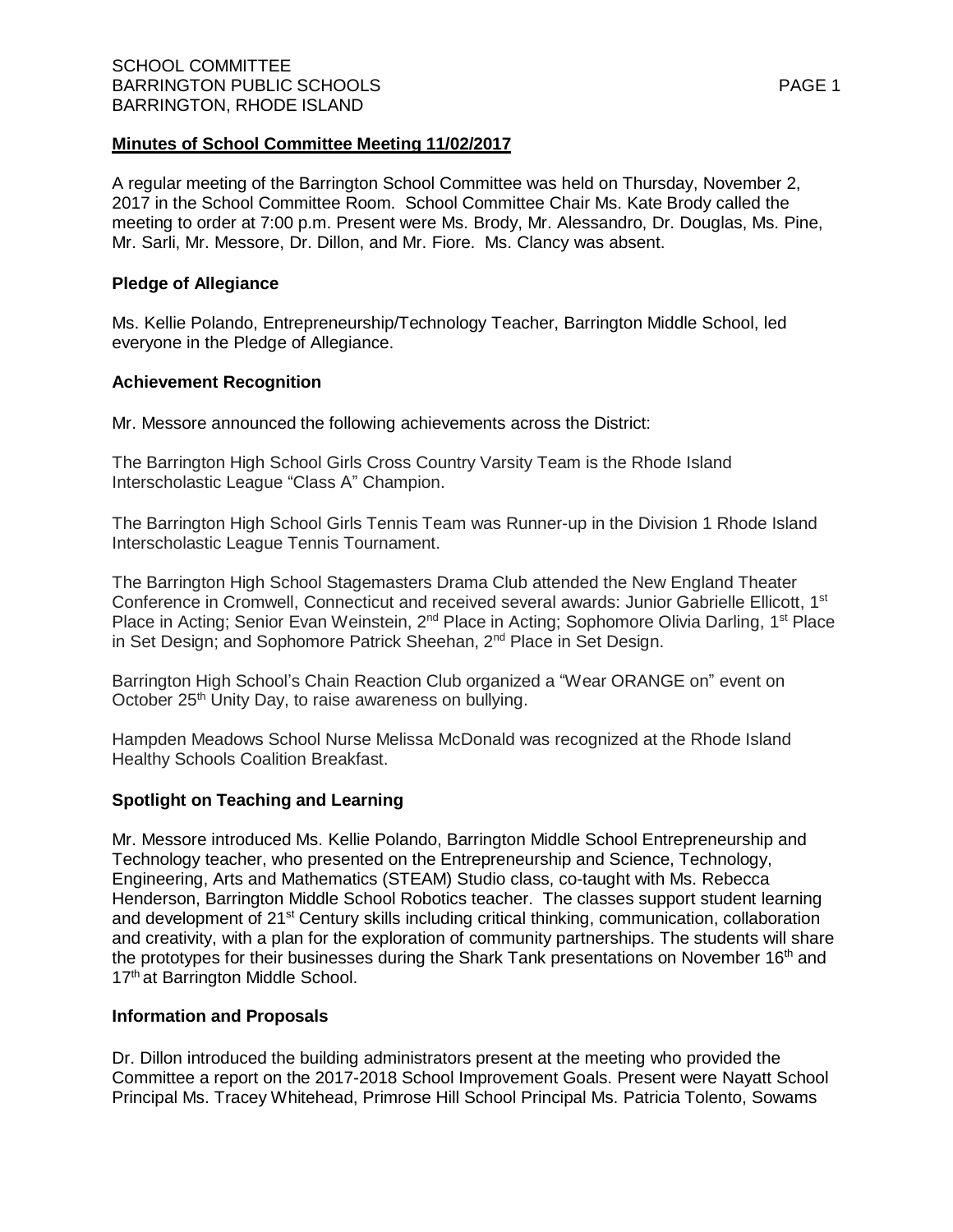School Principal Mr. James Callahan, Hampden Meadows School Principal Ms. Tracey McGee, Hampden Meadows School Assistant Principal Mr. Gino Sangiuliano, Barrington Middle School Principal Dr. Andrew Anderson and Barrington High School Principal Mr. Joseph Hurley. Every building administrator presented on the work of School Improvement Teams, including improvement plans with goals for literacy, numeracy, and social emotional learning. The goals by school were identified with specificity based on its needs as identified by student achievement data; mid-year and end-of-year progress reporting will occur using common assessment data. New areas of focus for 2017-2018 include a restructured format of common planning teacher teams, goals to address gender achievement gaps, strategies connected to social emotional learning and mindfulness, and implementation of the 5 Point Scale. A brief question and answer period followed individual school presentations. Mr. Messore congratulated the principals on their work to identify school goals to meet student needs and reach high levels of proficiency. He stated the Administration will continue to examine, with fiscal responsibility, its ongoing support for teaching and learning; this will include embedded professional development, instructional coach capacities, and the reallocation of personnel in enrichment and mathematics support programs. Ms. Brody thanked the principals for supporting excellence in teaching and learning.

# **Public Comments**

Ms. Maura McCrann, 4 Woodford Road, expressed her appreciation for the presentation, with comments on the following components: a request for a partnership with families to reinforce the work on the 5 Point Scale at school, support for the work of the Health and Wellness Committee relative to the prevention work being done to address student stress and anxiety with a request for consideration of its expansion to a K-12 focus, support for consideration of a quarterly survey relative to the implementation of the Homework Policy at the High School level, the discrepancy in the gender gap noting the social emotional piece and the national data on young boys' difficulty with developing self-discipline and planning skills, and support for consideration of teaching executive function skill development at younger grade levels.

Ms. Gina Bae, 64 Governor Bradford Drive, member of the Strategic Planning Steering Committee and the Hampden Meadows School Improvement Team, asked Dr. Dillon for clarification relative to the relationship between the goals that will be defined in the new District Strategic Plan and the school improvement goals that are tied to the current Strategic Plan. Dr. Dillon explained that the 2017-2018 school improvement plans are in process and overall will not change for this year; however, additional strategies and/or action steps or strategy principles may be added based on the new strategic plan. Dr. Dillon stated that major changes will be implemented in the 2018-2019 school year and will be aligned to the new District Strategic plan.

Ms. Gina Bae asked about the school specific employee and parent surveys, if those results will be tied into each school's improvement goals. Dr. Dillion stated that once the new strategic plan is in place, building administrators and school improvement teams at every school will work through survey results and focus group data to develop future school improvement plans.

Mr. Messore noted that Studer Education is providing leadership professional development sessions for district administrators as one component of its work on strategic planning with the Barrington Public Schools.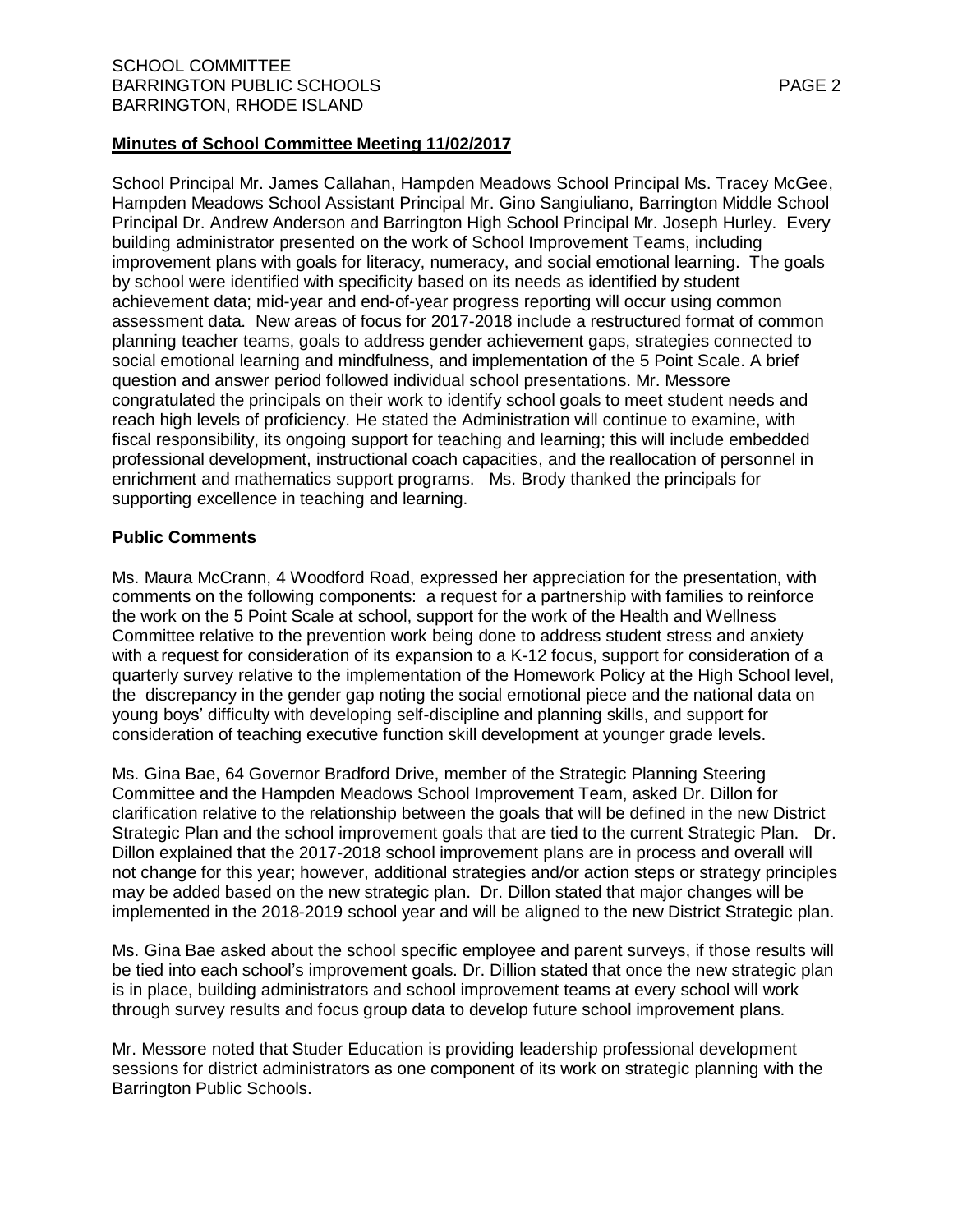# **Old Business**

## Superintendent and Staff

Mr. Fiore provided an update on the Barrington Middle School (BMS) Building Project, including a synopsis of four meetings relative to Technology, coordination and planning with the Town of Barrington and Public Safety land proposed timing for a public safety meeting, review of the Collaborative for High Performance Schools (CHIPS) program criteria and goals; and phasing for the construction process. Mr. Messore stated that recent meetings with the Owners Project Manager and Kaestle Boos Architects have addressed design and education program needs for all curricula areas. The next BMS Building Committee meeting will be held on November  $13<sup>th</sup>$  at 7:00 p.m. at Barrington Middle School.

Mr. Messore reported that the information from the Strategic Planning Steering Committee meeting on October 18<sup>th</sup> relative to the focus group themes has been posted to the Barrington Public Schools website. The next Strategic Planning Steering Committee meeting will focus on the analysis of quantitative data and the development of a draft of the strategic plan; the meeting will be held on Thursday, November 9<sup>th</sup> at 4:00 p.m. at the Barrington High School library.

Mr. Messore provided an update on Transportation including a report on the first week of use of the recently completed high school access road and its positive impact on bus schedule efficiencies and traffic patterns at Barrington High School dismissal. The Administration will continue its evaluation to evaluate the traffic patterns at Barrington Middle School and will provide a report at the November 19<sup>th</sup> School Committee meeting. A brief discussion ensued on the safety and traffic issues at Barrington Middle School.

### School Committee

There was no Old Business from the School Committee.

### **New Business**

Student Representative to the School Committee Update

Mr. Sarli included the following information in his Student Representative Update: students are excited about the new access road, and The Talon, Barrington High School's newspaper, published its first print copy since 2014 and has resumed publication on a quarterly basis.

### Superintendent and Staff

### Personnel

**Mr. Alessandro moved and Dr. Douglas seconded approval of the recommendation of the Superintendent relative to the appointment of Ms. Jennifer Bergevine, Advisor, Gender Equality and Awareness Club, Barrington High School. The motion passed 4-0 with Ms. Brody, Mr. Alessandro, Dr. Douglas and Ms. Pine voting in the affirmative.**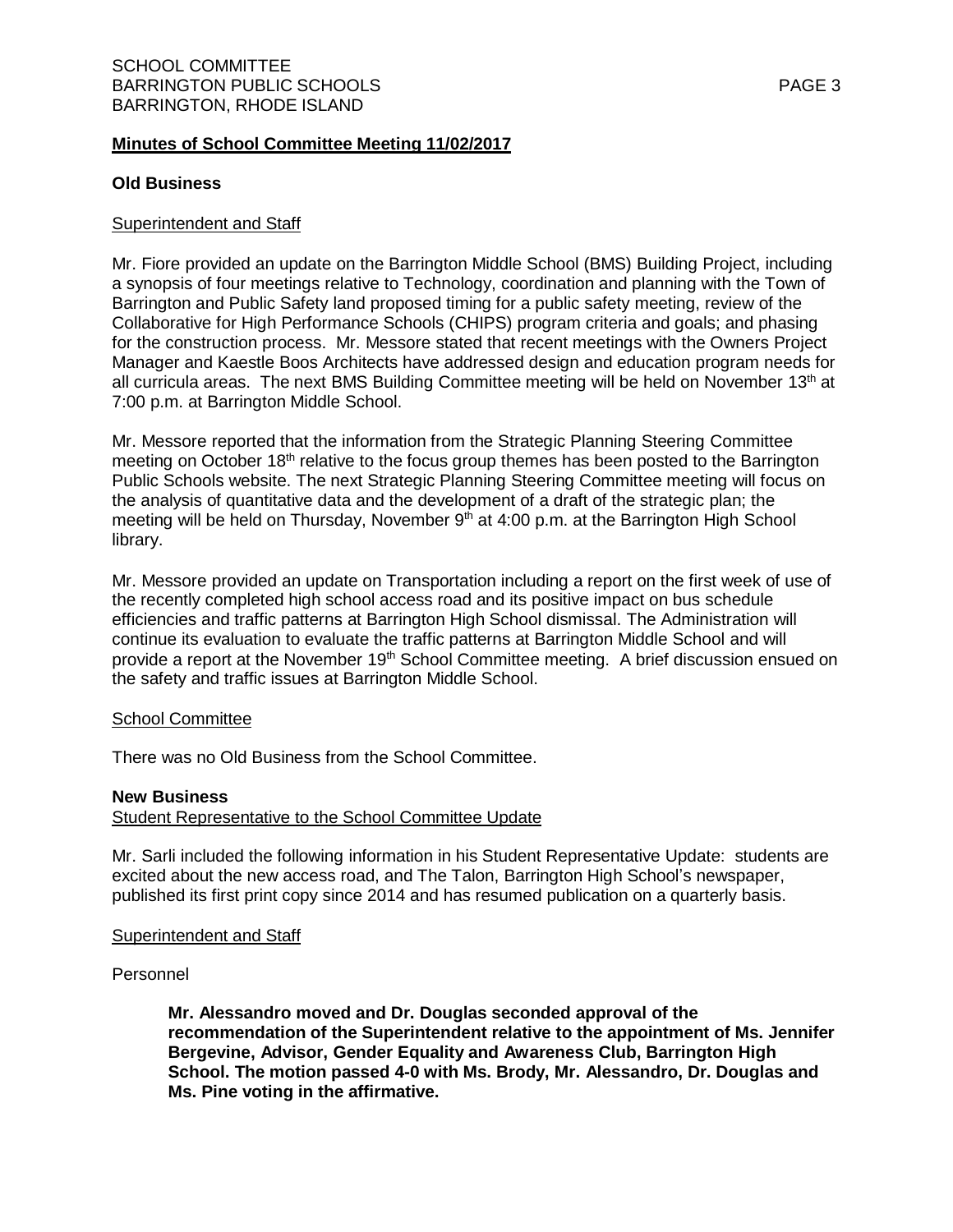**Mr. Alessandro moved and Dr. Douglas seconded approval of the recommendation of the Superintendent relative to the appointment of Ms. Elaine Dickervitz, Advisor, Spanish Club, Barrington High School. The motion passed 4-0 with Ms. Brody, Mr. Alessandro, Dr. Douglas and Ms. Pine voting in the affirmative.**

**Mr. Alessandro moved and Dr. Douglas seconded approval of the recommendation of the Superintendent relative to the appointment of Mr. Mark Dumas, Coach, Freshman Boys Basketball Team, Barrington High School. The motion passed 4-0 with Ms. Brody, Mr. Alessandro, Dr. Douglas and Ms. Pine voting in the affirmative.**

**Mr. Alessandro moved and Dr. Douglas seconded approval of the recommendation of the Superintendent relative to the appointment of Mr. Zachary Quaratella, Advisor, Chess Club, Barrington High School. The motion passed 4-0 with Ms. Brody, Mr. Alessandro, Dr. Douglas and Ms. Pine voting in the affirmative.**

**Mr. Alessandro moved and Dr. Douglas seconded approval of the recommendation of the Superintendent relative to the appointment of Mr. Matthew Sage, Advisor, Allied Medical Professionals Club, Barrington High School. The motion passed 4-0 with Ms. Brody, Mr. Alessandro, Dr. Douglas and Ms. Pine voting in the affirmative.**

**Mr. Alessandro moved and Dr. Douglas seconded approval of the recommendation of the Superintendent relative to the appointment of Mr. Patrick Scott, Advisor, The Talon, Barrington High School. The motion passed 4-0 with Ms. Brody, Mr. Alessandro, Dr. Douglas and Ms. Pine voting in the affirmative.**

Mr. Messore announced the Leave of Absence of Ms. Eliza Pyliotis, Mathematics Department, Barrington High School.

Mr. Fiore provided an overview of the Monthly Expenditures for September, 2017 in the amount of \$3,673,274.43, with no significant variances. He noted that potential need has been identified for an additional staff position at the elementary level to support student services and, after further evaluation by the Administration, it will be addressed at a future School Committee meeting.

**Mr. Alessandro moved and Dr. Douglas seconded approval of monthly expenditures for September, 2017 in the amount of \$3,673,274.43. The motion passed 4-0 with Ms. Brody, Mr. Alessandro, Dr. Douglas and Ms. Pine voting in the affirmative.**

Mr. Messore reported on the visit of Commissioner Ken Wagner and Deputy Commissioner Mary Ann Snider, Rhode Island Department of Elementary and Secondary Education (RIDE), to Barrington Middle School on October 20<sup>th</sup> as the first stop on their statewide tour. He stated the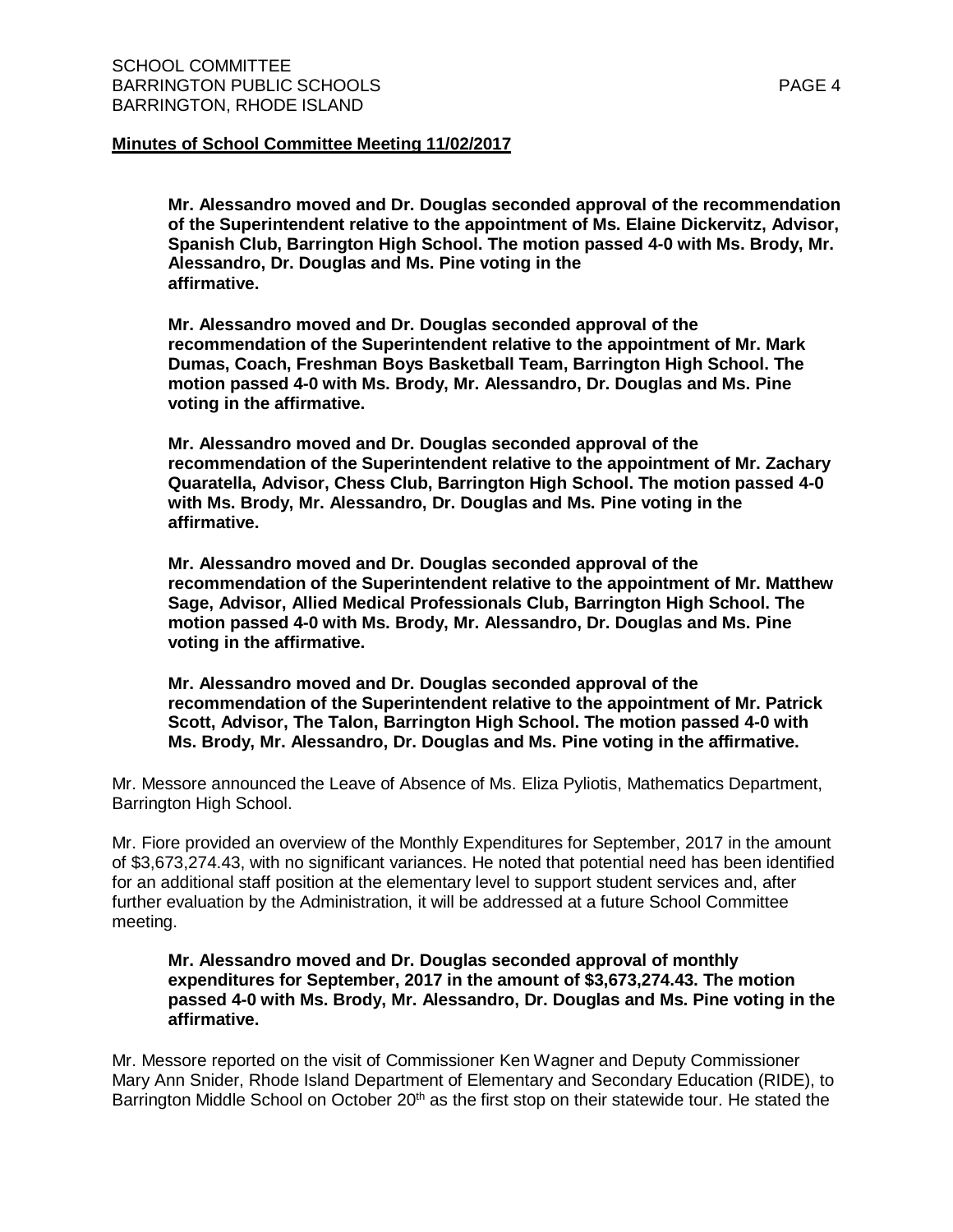focus was on the integration of mathematics across curricula areas, with visits in the classrooms of mathematics related courses, including the co-taught Entrepreneurship/Technology class and the Industrial Arts class. Dr. Dillon commented on the positive feedback shared by Commissioner Wagner and Deputy Commissioner Snider about the high level of student engagement that they witnessed during their visit. Mr. Messore reported that the Commissioner will be returning to the District to learn more about and follow up on the districtwide work with the Lead, Educate and Promote the Profession (LEAPP) initiative as it relates to the 2012 Race to the Top grant to the Barrington Public Schools. He will provide the Committee with an update about the Commissioner's future visit and suggested that the two teacher leaders of the LEAPP program share a presentation with the Committee at a future meeting.

### School Committee

Dr. Douglas reported on the October 26<sup>th</sup> Budget Forecasting Committee meeting and the development of a formal document for use as a planning reference for the municipal and school budget forecasting process. The discussion included content and format including strengths, weaknesses, opportunities and threats (SWOT) over the next several years. Dr. Douglas will be drafting the document for its introduction at the next Budget Forecasting meeting on December 7<sup>th</sup>. The goal is to have a formal document to present to the Committee on Appropriations, School Committee and Town Council by mid-December or early January; it is intended for additional use as an information resource document for the community.

Mr. Alessandro provided a report on the November 1<sup>st</sup> Health & Wellness Committee meeting, including discussion relative to the following topics: a PreK-12 Social Emotional Learning Task Force, a synopsis of the Rhode Island Healthy Schools Coalition Breakfast, and the first report of the Student Assistance Counselor. The next Health and Wellness Committee meeting will be held at 8:30 am on December 6<sup>th</sup> at Barrington Middle School.

# **Public Comment**

There was no Public Comment at this time.

### **Decision Items**

# **Mr. Alessandro moved and Dr. Douglas seconded to approve the Consent Agenda. The motion passed 4-0 with Ms. Brody, Mr. Alessandro, Dr. Douglas and Ms. Pine voting in the affirmative.**

### **Discussion Items**

Mr. Messore reported that the next School Committee meeting on November 16<sup>th</sup> will include a report on the Barrington Middle School Building Project and the Student Achievement Data report.

Dr. Douglas requested an update on the World Language Educator Search at Barrington Middle School.